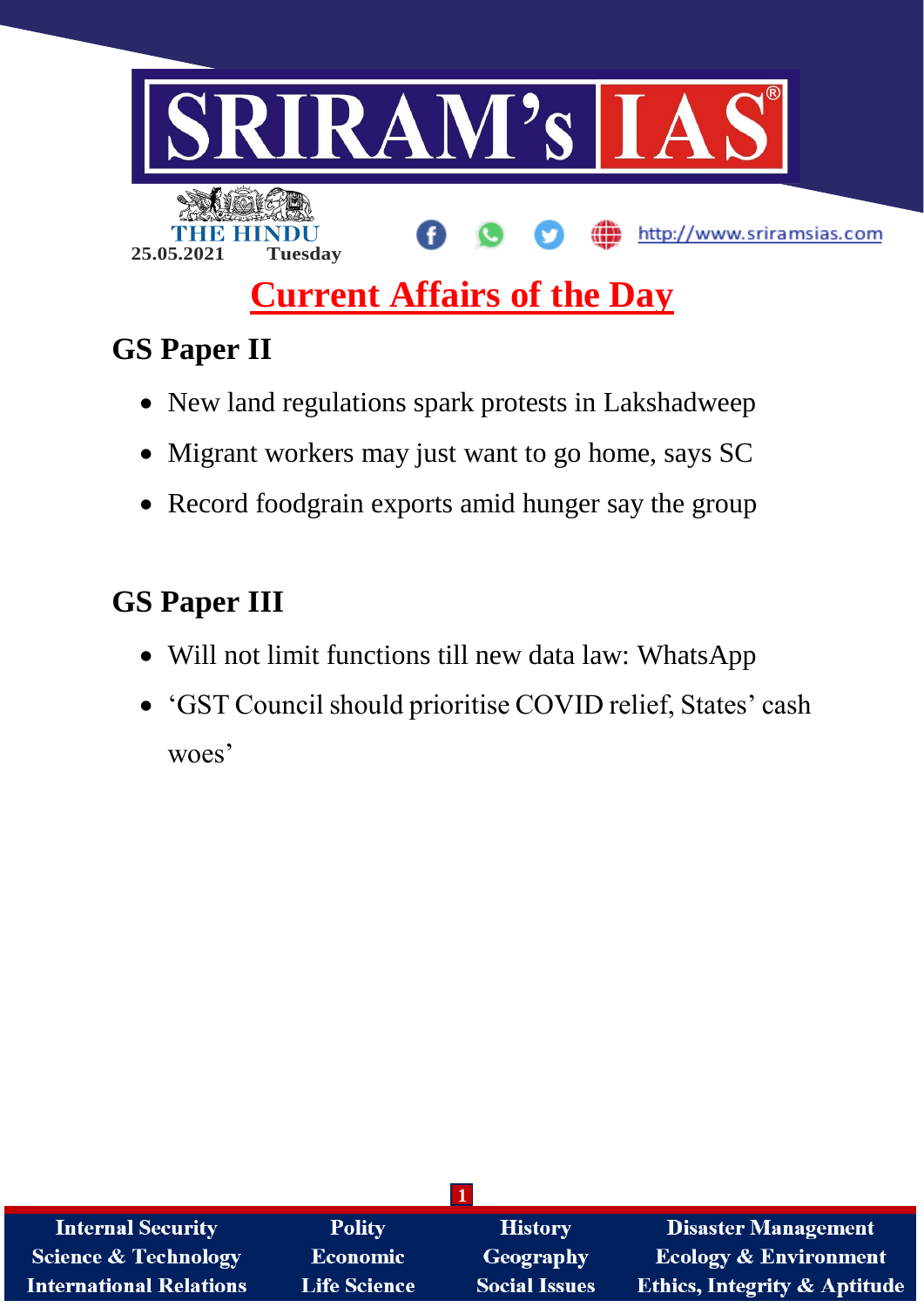

islands over a slew of regulations introduced by the new administrator.

# **Highlights:**

- 1. The UT administration is accused of exploiting the restrictions, which prevent locals from gathering, to push "arbitrary legislation".
- 2. The most recent of these is the creation of a Lakshadweep Development Authority (LDA) with extensive powers, including eviction of landowners.
- 3. Islanders have pointed out that the legislation is out of sync with the social and environmental realities of the archipelago.
- 4. The creation of the Lakshadweep Development Authority (LDA), with extensive powers, including eviction of landowners, is widely read as having been pushed by the real estate lobby and against the interest of the islanders.
- 5. Hundreds of islanders have written to the administrator demanding the withdrawal of the proposed regulation.
- 6. The regulation empowers the government, identified as the administrator, to constitute Planning and Development Authorities (PDAs) to plan the development of any area identified as having "bad layout or obsolete development".
- 7. An authority thus created would be a corporate body with a governmentappointed chairman, a town planning officer and three "expert" government nominees besides two local authority representatives.
- 8. The islanders opposing the plan have pointed out that the ecologically fragile islands are tiny and thickly populated.

#### **Migrant workers may just want to go home, says SC**

Whether it was the national lockdown in 2020 or the mini lockdowns in 2021, psychologically, the attitude of migrant workers remains the same — they would want to go home, Justice M.R. Shah addressed the Union government.

| <b>Internal Security</b>        | <b>Polity</b>       | <b>History</b>       | <b>Disaster Management</b>              |
|---------------------------------|---------------------|----------------------|-----------------------------------------|
| <b>Science &amp; Technology</b> | <b>Economic</b>     | Geography            | <b>Ecology &amp; Environment</b>        |
| <b>International Relations</b>  | <b>Life Science</b> | <b>Social Issues</b> | <b>Ethics, Integrity &amp; Aptitude</b> |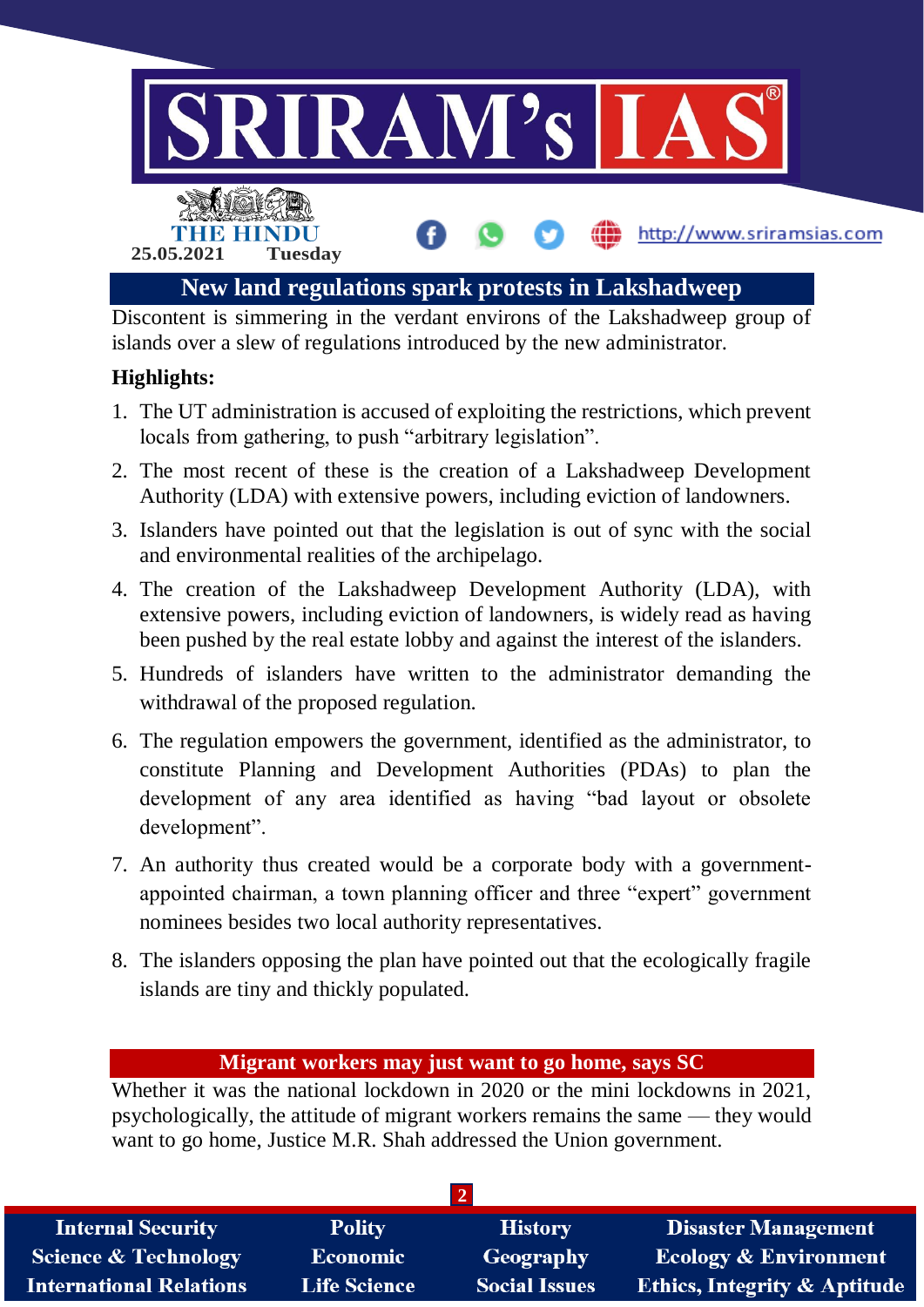

# **Highlights:**

- 1. The court was hearing a suo motu case to provide migrant labourer families marooned in big cities dry rations and cooked food and public transport to workers travelling home to their villages, where they think they would be safe from the clutches of the virus.
- 2. Responding quickly, the government submitted that it had opened control rooms. But it was the responsibility of the States to provide cooked food for stranded migrant workers.
- 3. The court said unorganised labourers, wandering from one place of work to another in megacities, could not be expected to have ration cards.

# **'Grimmer this time'**

- 1. States like Delhi and Uttar Pradesh should provide migrants cooked food in government schools.
- 2. The court should direct the States to evolve a cash transfer mechanism to help these destitute workers stay alive. Ultimately, the money will come back into the economy. These people will use the cash to buy food and essentials.

# **Absence of a migrant database**

- 1. The government's delay in completing a national database to identify and register migrant workers in order to provide the benefits in times of dire need stood out like a sore thumb in a Supreme Court hearing.
- 2. Such a database would have made it easier for the government to identify and provide essentials such as food and dry rations to stranded migrant labourers during the second wave of the pandemic.
- 3. A uniform national data grid of migrant workers, in which both the Centre and States provide inputs should be there. This would ensure that benefits meant for migrant workers reach them and no other.
- 4. The court asked the government to clarify what steps it had taken under the Code of Social Security of 2020.

| <b>Internal Security</b>        | <b>Polity</b>       | <b>History</b>       | <b>Disaster Management</b>              |
|---------------------------------|---------------------|----------------------|-----------------------------------------|
| <b>Science &amp; Technology</b> | <b>Economic</b>     | Geography            | <b>Ecology &amp; Environment</b>        |
| <b>International Relations</b>  | <b>Life Science</b> | <b>Social Issues</b> | <b>Ethics, Integrity &amp; Aptitude</b> |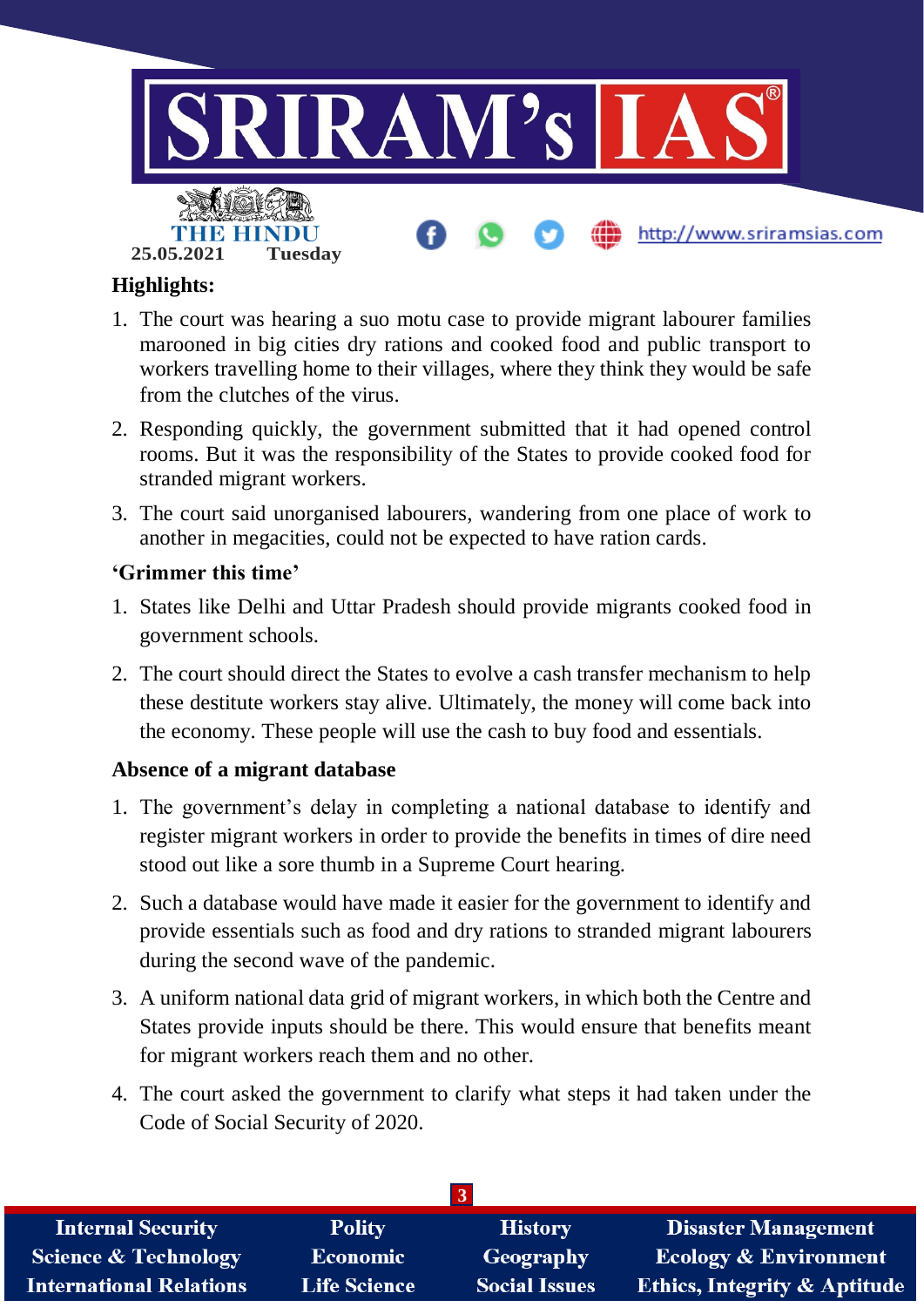

The record export of foodgrains at a time of widespread hunger and distress due to COVID-19 exposes "the government's apathy towards the people", according to the Right to Food Campaign.

# **Highlights:**

- 1. The advocacy group has called for the universalisation of the public distribution system (PDS) for at least six months, noting that the quantity of exported grain could have been used to provide 25 crore people with rations for a year.
- 2. The surge of COVID-19, spread to rural areas and lockdowns in most parts of the country have led to severe economic distress, especially among informal sector workers, said the Right to Food Campaign.
- 3. It said the situation was worse than in 2020, due to the large number of households now dealing with illness and high healthcare expenses on top of a year of job losses and declining wages.
- 4. The Centre's relief scheme, PMGKAY, only provides additional free grain for two months for those who already have ration cards. The food security crisis facing informal sector workers, many of whom do not have ration cards, has been "completely invisibilised".
- 5. The government's apathy towards people has been thoroughly exposed by the fact that this year has seen record exports of foodgrains.
- 6. Noting that over 13 million tonnes of non-basmati rice and more than two million tonnes of wheat were exported in 2020-21, the Campaign said this could have been used to give 5 kg grain per month to 25 crore people for a year. In fact, rice was exported at  $\overline{\xi}$  per kg, lower than the FCI's economic cost of ₹37 per kg, it said.
- 7. Foodgrain stocks in FCI's warehouses stand at a record high of 100 million tonnes.

It is becoming quite apparent that the government does not care about filling the stomachs of the hungry and is happy to rather export the grains or use them for other purposes like it was done for ethanol production last year said the campaign.

| <b>Internal Security</b>        | <b>Polity</b>       | <b>History</b>       | <b>Disaster Management</b>              |
|---------------------------------|---------------------|----------------------|-----------------------------------------|
| <b>Science &amp; Technology</b> | <b>Economic</b>     | Geography            | <b>Ecology &amp; Environment</b>        |
| <b>International Relations</b>  | <b>Life Science</b> | <b>Social Issues</b> | <b>Ethics, Integrity &amp; Aptitude</b> |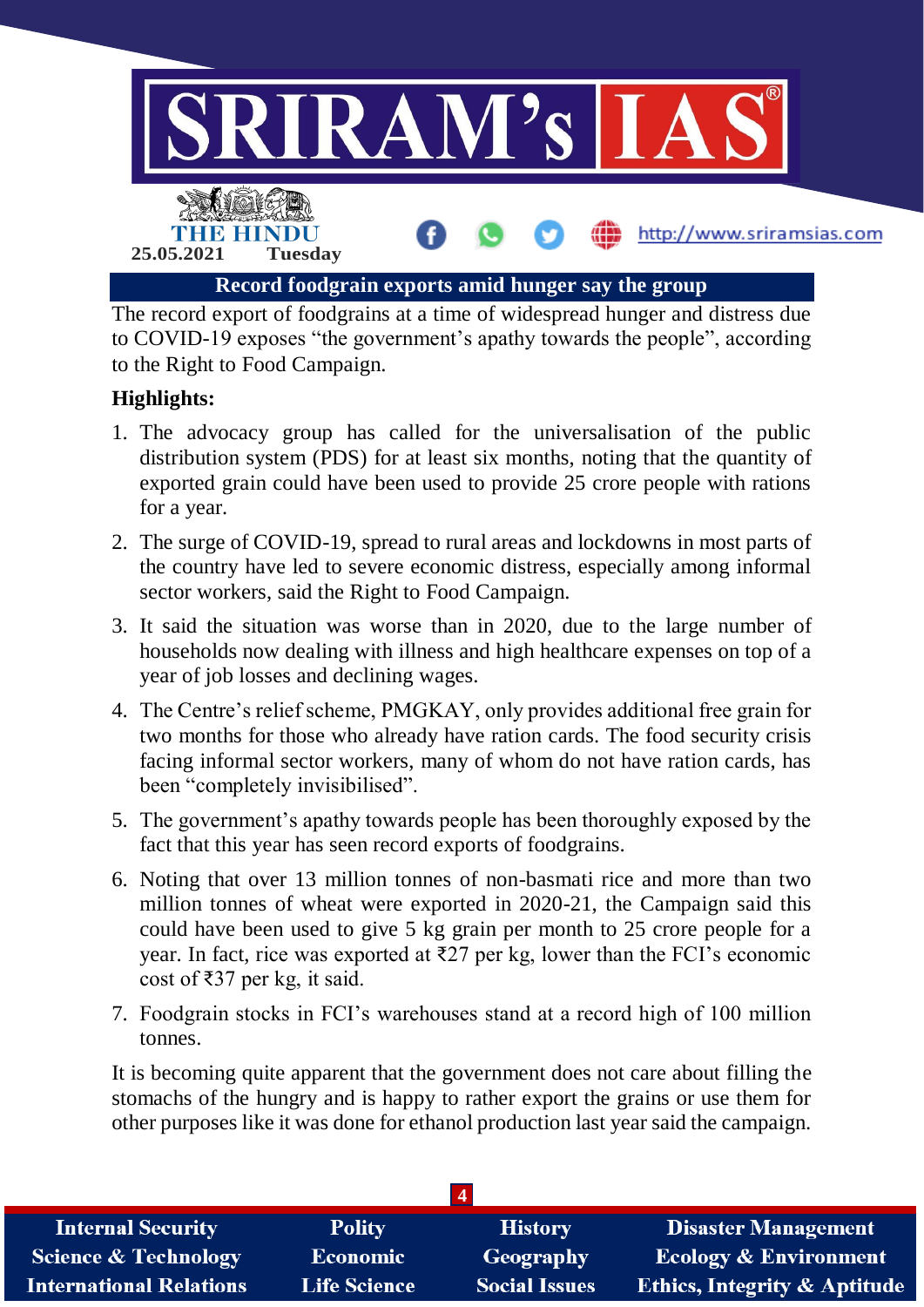

Facebook-owned WhatsApp has told the government that it will not limit functionality for users in the coming weeks, but will continue the current approach of reminding users about the update until "at least the forthcoming Personal Data Protection law comes into effect".

# **Highlights:**

1. WhatsApp has said this in its response to the notice by the Government of India asking the platform to withdraw the controversial update to its privacy policy.

#### **Highest priority**

- 1. It has responded to the Government and assured them that the privacy of users remains our highest priority. As a reminder, the recent update does not change the privacy of people's personal messages. Its purpose is to provide additional information about how people can interact with businesses if they choose to do so.
- 2. The spokesperson added that WhatsApp will not limit the functionality of how the platform works in the coming weeks. Instead, it will continue to remind users from time to time about the update as well as when people choose to use relevant optional features, like communicating with a business that is receiving support from Facebook.
- 3. As per the government, WhatsApp's updated privacy policy was a violation of several provisions of the existing Indian laws.

# **'GST Council should prioritise COVID relief, States' cash woes'**

The Goods and Services Tax (GST) Council should prioritise giving relief on the taxes levied on COVID-19 vaccines and critical medical supplies, and rationalise GST rates to provide relief to sectors that are worst hit by the second wave, said regulatory experts.

#### **Highlights:**

1. A mechanism for paying States their compensation dues for this year shall also be a knotty issue for the council to figure out, while little headway is expected on more contentious problems such as bringing petroleum products under the

| <b>Internal Security</b>        | <b>Polity</b>       | <b>History</b>       | <b>Disaster Management</b>              |
|---------------------------------|---------------------|----------------------|-----------------------------------------|
| <b>Science &amp; Technology</b> | <b>Economic</b>     | Geography            | <b>Ecology &amp; Environment</b>        |
| <b>International Relations</b>  | <b>Life Science</b> | <b>Social Issues</b> | <b>Ethics, Integrity &amp; Aptitude</b> |